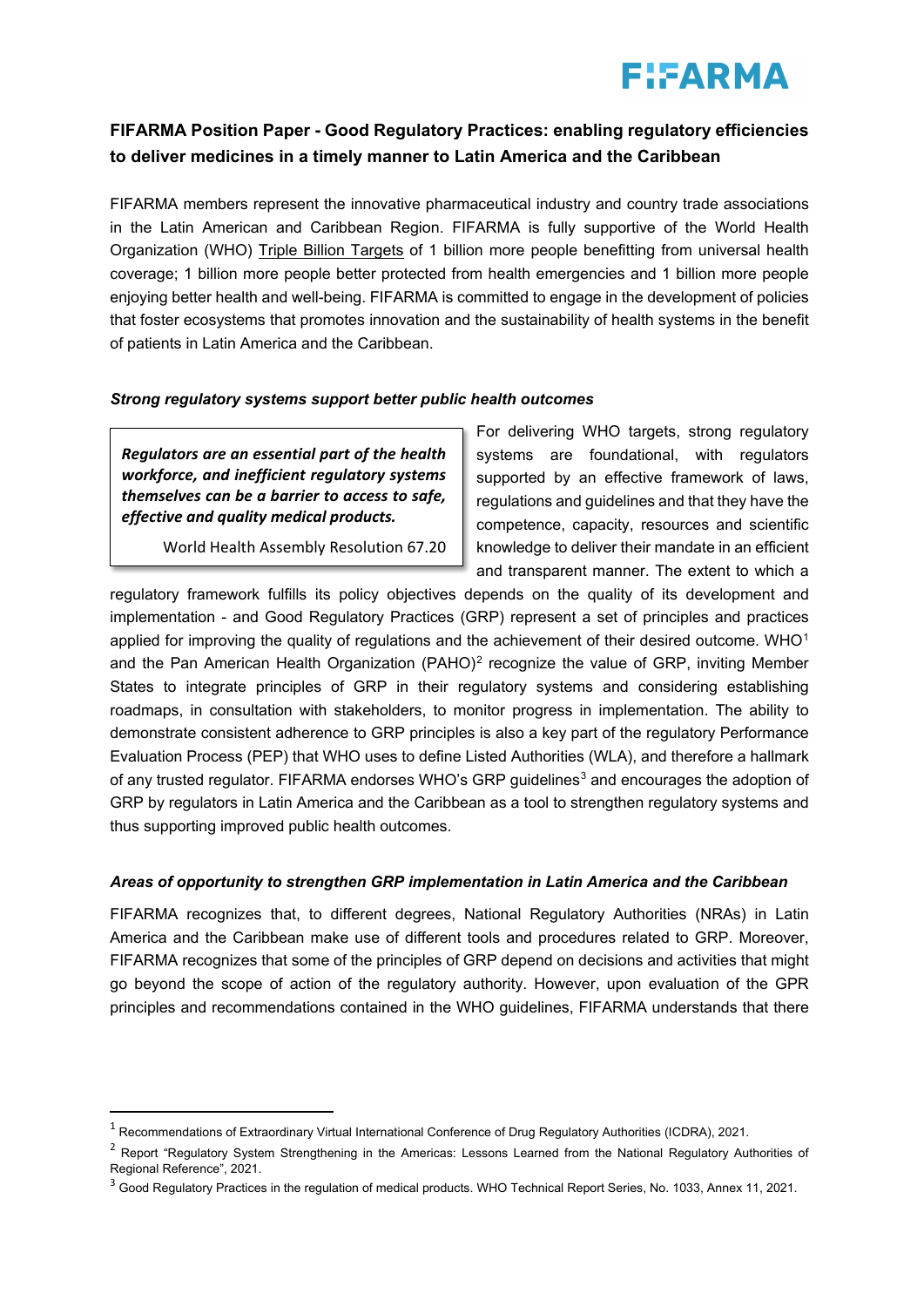

are numerous opportunities for regulators in the Region for greater adherence to these practices, in the following four key areas:

*The application of the principles of GRP during the surveillance and the lifecycle of the product is encouraged.* 

IX PANDRH Conference Recommendation

## 1. **Embed transparency** initiatives and principles

Transparency is a key principle to embed within NRAs. All stakeholders including patients, payers, the medical community and industry will benefit from transparency initiatives adopted by NRAs. Transparently developed regulations foster trust with stakeholders including patients in the evaluation and approval of medicines. FIFARMA considers transparency of the products approval process and across the product life-cycle crucial elements to ensure impartiality to be incorporated by regulators. This will increase process predictability and stakeholder confidence in medicines and other regulated products.

#### 2. **Ensure consistency** in the application of regulatory guidance

As recognized by WHO, consistency in developing, implementing and enforcing regulations is central to GRP. FIFARMA supports the WHO recommendation that '*new regulations should complement, and not conflict with, existing regulatory instruments*' and recommends NRAs to identify opportunities to leverage international guidance. FIFARMA believes that strengthening international regulatory cooperation benefits regulators, and implementation of GRP underpin and facilitates such cooperation programs, as well as compliance with international treaty obligations and regional agreements. GRP promote the rationalization of technical requirements, which supports convergence, reliance and harmonization activities.

#### 3. **Embrace technology** to support GRP

Technology improvements and digitalization provide an opportunity to support the implementation of mechanisms and embed earlier adoption and monitoring of some aspects of GRP. Examples include opportunities to strengthen communication with the regulated sector, information sharing, and transparency.

#### 4. **Support innovation** driven by scientific progress

GRP support a degree of flexibility within the regulatory environment to ensure that regulatory standards recognize emerging scientific innovation, while not compromising the efficacy, safety and quality of medicinal products. Such flexibility is possible based on the difference between statutory laws and guidelines. While the legal framework establishes general rules of law, guidelines complement those rules by providing technical details to the regulated sector. This would allow regulators to keep the pace of scientific progress and by updating regulatory standards and requirements in guidelines without the need to amend the underlying law.

Taking these four areas of opportunity into consideration, and considering the best practices observed by FIFARMA member companies when working with regulators across the globe, we propose the following recommendations are considered for adoption by regulators in Latin America and the Caribbean to improve adherence to GRP in the region. FIFARMA is willing to provide examples of these best practices and collaborate with regulators and other stakeholders for their local implementation.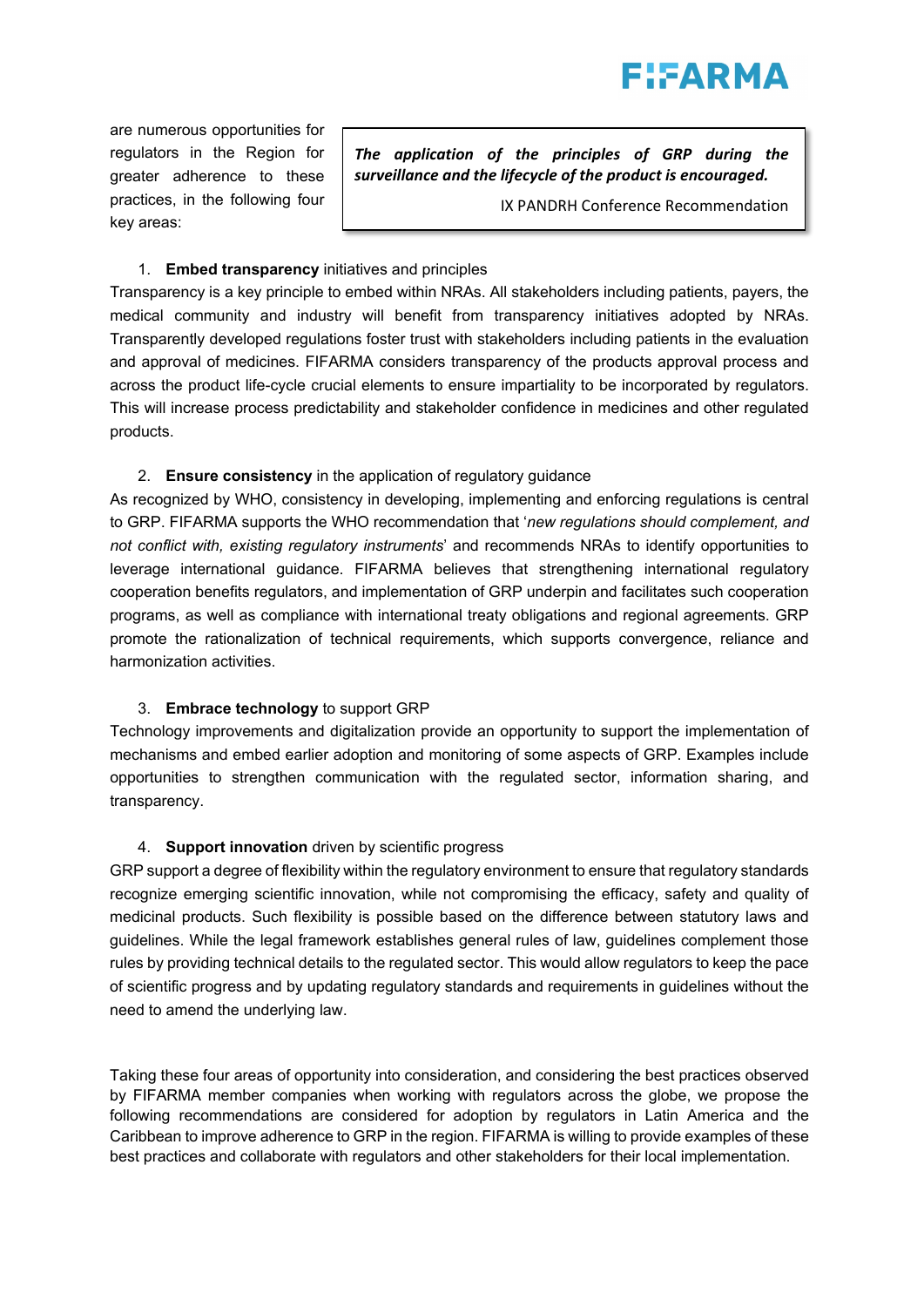#### **Call for action: practical recommendations on GRP implementation by regulators in Latin America and the Caribbean**

For the regulatory performance:

- Use the WHO Global Benchmarking Tool (GBT) to identify strengths and areas for improvement.
- Formulate institutional development plans (IDP) to build upon strengths and address the identified gaps, in close collaboration with WHO, PAHO, and industry.
- Implement Quality Management Systems (QMS) to allow for the continuous review of internal procedures.
- Develop strategic objectives and indicators to monitor progress and achievements.
- Publishing annual reports to give transparency to the regulatory performance and results.
- Develop business continuity and crisis management plans to prepare for unforeseen events that disrupt the routine of the regulator (i.e. natural disasters, cyber-attacks, public emergencies).

For new and revised regulations:

- Adoption of a Regulatory agenda to identify short, medium, long-term priorities.
- Develop and revise regulations to converge with international guidelines and standards.
- 60-day commenting periods for public consultations to ensure all interested parties and international stakeholders can provide feedback in a robust manner.
- Publish information on the status of regulations that are in review process.
- Adopt implementation plans for newly adopted regulations.

For submissions:

- Adoption of pre-submission meetings that facilitate planning for submissions, streamline review, and manage timeframes and resources for industry and regulator.
- Define clear and feasible timelines for assessment, questions, and final decision.
- Use digital platforms to enable the tracking of regulatory submissions by industry.
- Use of regulatory reliance strategies to enable a more efficient use of internal resources.
- Publication of assessment reports that inform criteria for decision-making.

#### *The value of Good Regulatory Practices in public health emergencies*

WHO guidelines state that regulatory oversight should not be prescriptive but rather be flexible in responding to an evolving environment and unforeseen circumstances, being prepared to provide timely responses to urgent situations. The lessons learned from around the globe with the use of different regulatory agilities during the COVID-19 pandemic offer an opportunity for regulators to review, streamline, and adjust their national regulations, where/when appropriate. These lessons help to prepare for future public health emergencies. In Latin America, an assessment of PAHO's summary of the measures implemented by regulators for COVID-19 indicate that appropriate regulatory response included increased use of GRP principles – mainly **proportionality** (regulations adequate to the risk of the product and the urgency of the situation), **flexibility** (regulation able to reflect or respond to changes in the regulated environment, such as evolving science and technology and emergencies),

*Regulatory authorities […] must establish and implement a coherent regulatory framework to provide the required level of oversight and control while facilitating innovation and access [and] they must also build the necessary flexibility and responsiveness into the regulatory framework, particularly for managing public health emergencies.*

WHO GRP Guidelines

**clarity** (regulations and basis for taking regulatory decisions are understood), **efficiency** (adequate use of limited resources; use of reliance, work-sharing and alignment of regulatory requirements to international standards), and **transparency** (increased